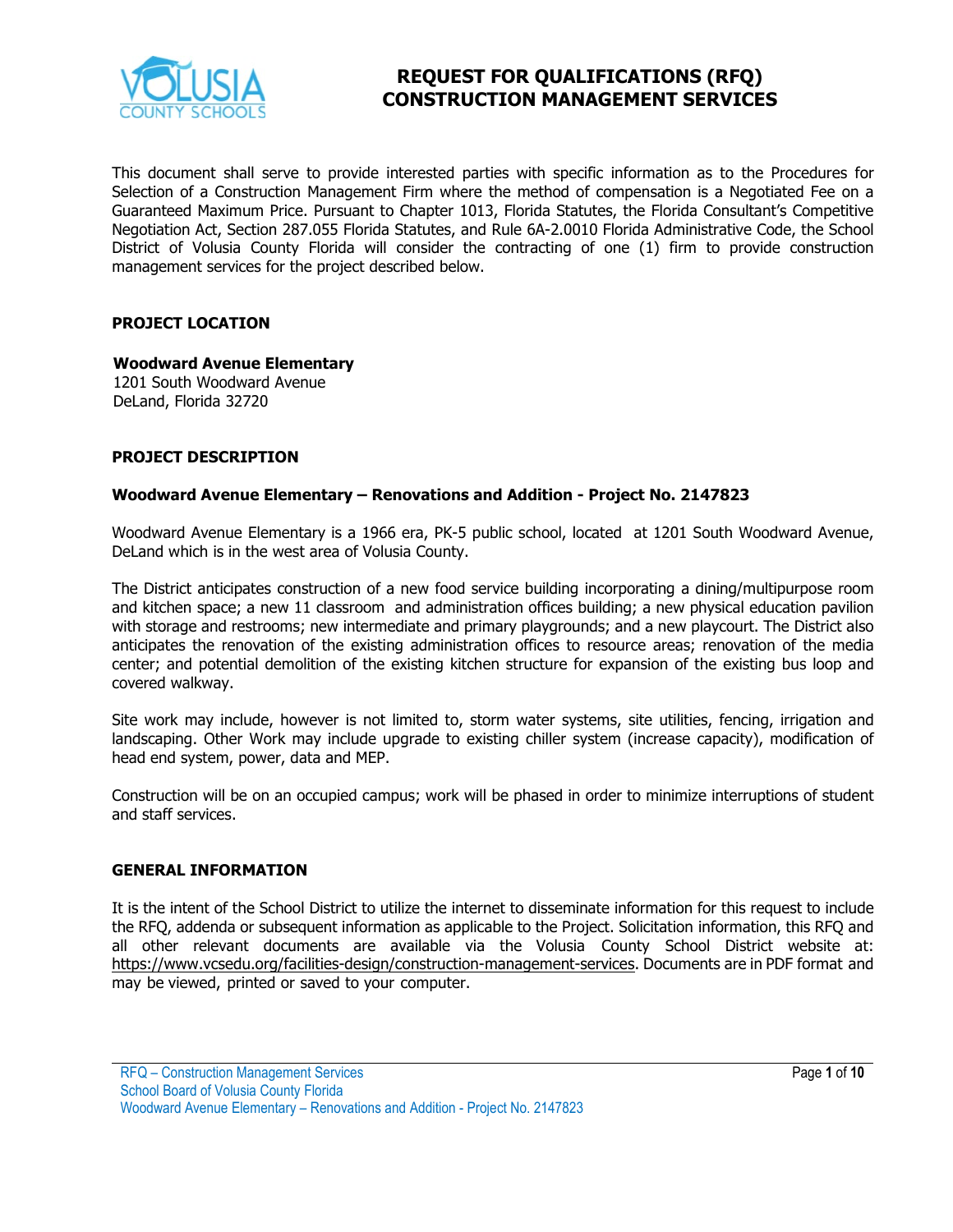A current Certification as a Prequalified Contractor with the School Board is required to meet the minimum qualifications necessary to submit as a construction manager pursuant to this RFQ. The current RFQu package for Pre-Qualification of Contractors for Educational Facilities Construction is available at [https://www.vcsedu.org/facilities-design/construction-management-services.](https://www.vcsedu.org/facilities-design/construction-management-services) Contact Volusia County Schools Purchasing & Warehouse Services at (386) 947-8786 for pre-qualification requirements.

The contracted Firm shall be responsible for all services as set forth in the Construction Management contract documents to include the agreement and general conditions of the contract; draft documents are attached to this RFQ. The School Board reserves the right to negotiate contract terms with the selected Firm prior to execution, at its discretion.

The Construction Management Firm's services shall consist of two phases. The first phase of service will be for pre-construction wherein the Construction Manager shall be paid a fixed fee for services performed; preconstruction services may include value engineering and shall include the development of a Guaranteed Maximum Price (GMP). If the GMP is accepted by the Owner, the construction phase will proceed. During the construction phase, the Construction Manager shall become contractually bound to the Owner to provide the actual labor and materials for the Project.

In order to minimize the possibility of unethical pressures or influences on the recommendations of the Selection Committee; vendors, contractors, consultants or their representatives shall not meet with, speak individually with or otherwise communicate with School Board members, the Superintendent, or School District staff on any matters related to this RFQ, other than the District employee named in this RFQ. School Board members, the Superintendent, or School District Staff, other than the District employee named in the RFQ, shall not meet with, speak individually with or otherwise communicate with vendors, contractors, consultants, or their representatives, about a potential contract related to this RFQ with the School Board once an invitation to bid, request for quote, request for proposal, invitation to negotiate or request for qualifications has been issued.

Any such communication shall disqualify the Construction Management Firm, contractor or consultant from responding to the subject invitation to bid, request for quote, request for proposal, invitation to negotiate or request for qualifications.

### **SCOPE OF CONSTRUCTION MANAGEMENT SERVICES**

The construction management firm will be responsible for the successful, timely, and economical completion of the Project. The Construction Management firm's services may include, but are not limited to the following:

- 1. Enter an "At Risk" contract with all subcontractors, materials suppliers and equipment suppliers necessary for the construction of the Project. The Successful firm shall be responsible for all services as set forth in the Standard Form of Agreement Between Owner and Construction Manager as Constructor, attached to this RFP for reference. The School Board of Volusia County has the right to require the selected Firm to sign the contract as attached or negotiate contract language prior to execution, at its discretion.
- 2. Employ competent Project Managers, Project Superintendents, and necessary assistants to be the Construction Manager's representatives who shall be in attendance at the project site full time during the progress of the Work.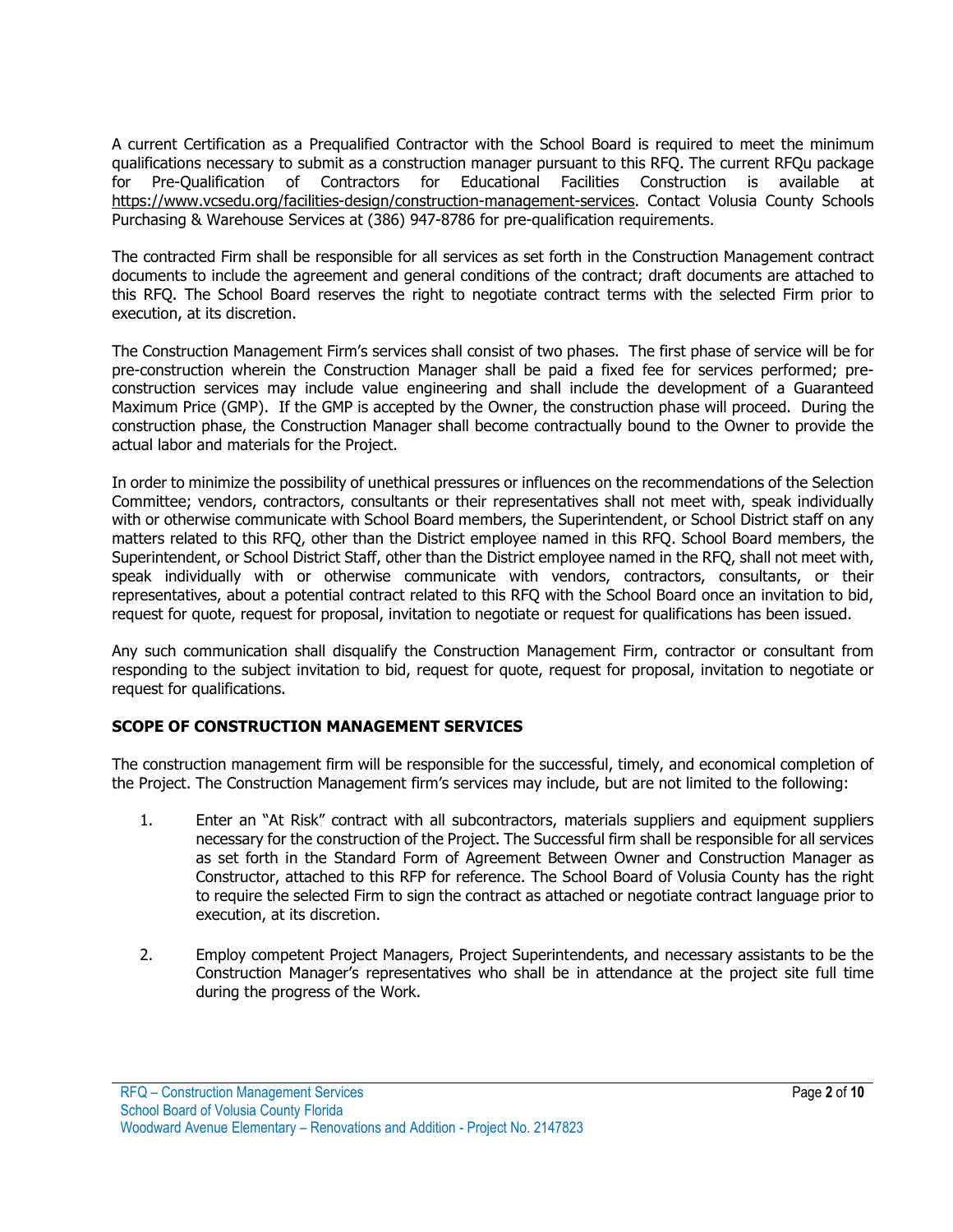- 3. New buildings will be constructed to meet the High Performance Building Criteria to achieve an Energy Use Intensity (EUI) requirement of 25 or less and a building envelop Air Leakage (infiltration and exfiltration) maximum of 0.25 CFM/SF.
- 4. Provide preconstruction services as directed by the Owner's Representative during the design phases of the work to include cost estimating, schedule development, timely document review, existing infrastructure evaluation expertise, permit request and administration, and all other related administrative items necessary to ensure the timely delivery of the Project.
- 5. The Owner has set an Owner Direct Purchase goal of twenty percent (20%) for this Project. The Construction Manager shall make every effort to meet or exceed the Owner's expectation for this goal. The Construction Manager must work with its subcontractors, sub-subcontractors and material suppliers to ensure there is a streamlined process in place to maximize discounts offered for prompt payment of items purchased through the Owner Direct Purchase Program.
- 6. Provide continuous on site construction management services through the completion of the project to include, but not be limited to:
	- a. Schedule and conduct preconstruction meetings and regular job site meetings.
	- b. Maintain daily on-site project logs and schedule reports.
	- c. Manage quality assurance testing and inspection programs.
	- d. Monitor construction management staff and subcontractor work performance for deficiencies.
	- e. Maintain record copy of all contract documents, RFIs, ASIs, change orders and other projectrelated documentation.
	- f. Supervise construction management staff and subcontractor safety programs.
- 7. Develop, update and maintain master project schedules, detailed construction schedules, submittal schedules, inspection schedules and occupancy schedules.
- 8. Provide construction program accounting and reporting to the Owner's Representative.
- 9. Report potential budget and schedule variances and prepare recovery plans.
- 10. Work with and coordinate activities with any third party contracts or contractors that the Owner provides for the project.
- 11. Coordinate surveyors, special consultants, and testing lab services contracted by the Owner, as required.
- 12. Develop and administer a Warranty Implementation Plan.
- 13. Administer post construction closeout, start-up and transition to operation.
- 14. Schedule, coordinate and participate in a walk-through inspection of the Work one month prior to the expiration of the one-year warrantee period and request their participation in the walk-through inspection. The Construction Manager shall notify, and request the participation of, the Owner's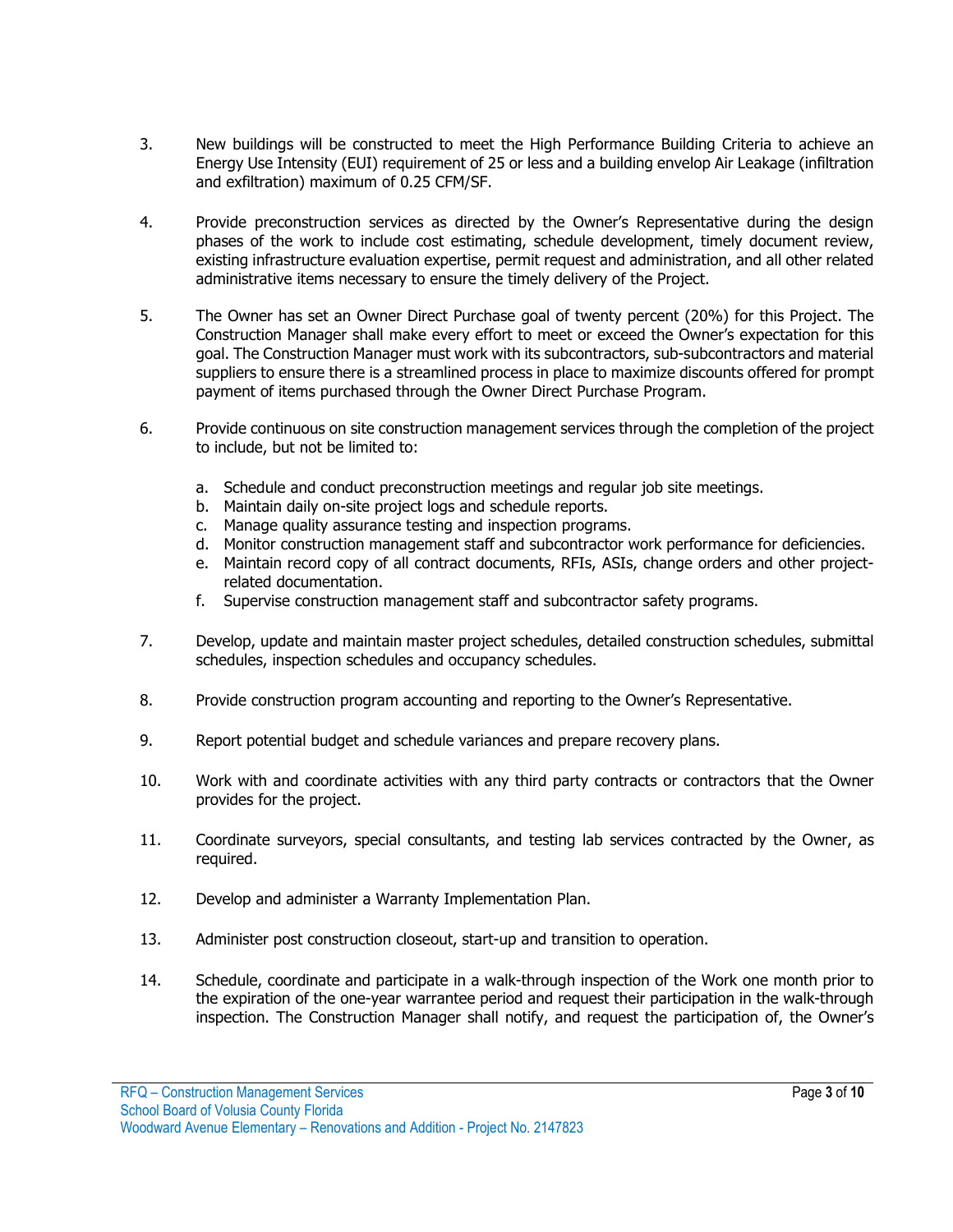Representative, the appropriate Architect and any necessary subcontractors and suppliers, of the time and date of the walk-through inspection.

- 15. Work with the architect of record and the Owner's Representative when submitting the various documents required for review, which includes but is not limited to Change Orders, Contingency Transfers, Buyout Transfers, Applications for Payment, and Certificates of Substantial Completion and Certificates of Final Inspection.
- 16. All meetings shall be documented using appropriate Meeting Minutes. The sign-in sheet, meeting minutes and any other documents distributed during the meetings must be distributed to attendees after each meeting. The Construction Manager is responsible for facilitating the design meetings, distributing an agenda for each meeting and managing a sign-in sheet. The Construction Manager is also responsible for making sure the meeting minutes are documented using an appropriate Meeting Minutes form.
- 17. Administer post construction closeout, start-up, Owner training and transition to operation.

### **Important Dates**

- a. Mandatory Pre-submittal meeting: April 5, 2021 at 9:00 AM
- b. Submittal Inquiries due: April 9, 2021 at 3:00 PM
- c. Submittal due: April 23, 2021 at 3:00 PM
- d. Shortlisting Press Release: April 23, 2021
- e. Shortlisting: May 12, 2021 at 9:00 AM
- f. Mandatory Site Visit (shortlisted Firms only): May 19, 2021 at 9:00 AM
- g. Anticipated Interviews: June 4, 2021

### **Estimated Construction Budget:** Nineteen Million Dollars (\$19,000,000)

#### **Projected Design Schedule**

- a. Design: March 31, 2021 October 21, 2021
- b. Bidding and Permitting: November 10, 2021 January 25, 2022

#### **Projected Construction Schedule**

a. Construction: February 1, 2022 – February 1, 2024

#### **Mandatory Pre-submittal Meeting**

A mandatory pre-submittal meeting, to describe the project more fully, will be held on Monday, April 5, 2021 at 9:00 AM at Facilities Services, 3750 Olson Drive, Daytona Beach Florida. All attendees must check in as a visitor in the building reception area. In order to allow for social distancing, Firms are requested to bring no more than two (2) representatives. The Firm's representative shall be an authorized employee and shall sign-in the meeting accordingly. Only those firms signed-in attendance at this meeting will be eligible to submit for this Project.

#### **Submittal Inquiries**

All inquiries regarding this RFQ shall be in writing via mail, hand delivery or email to: Michelle Black, Buyer, Purchasing & Warehouse Services, 3750 Olson Drive, Daytona Beach Florida 32124; Email: [mlblack@volusia.k12.fl.us.](mailto:mlblack@volusia.k12.fl.us)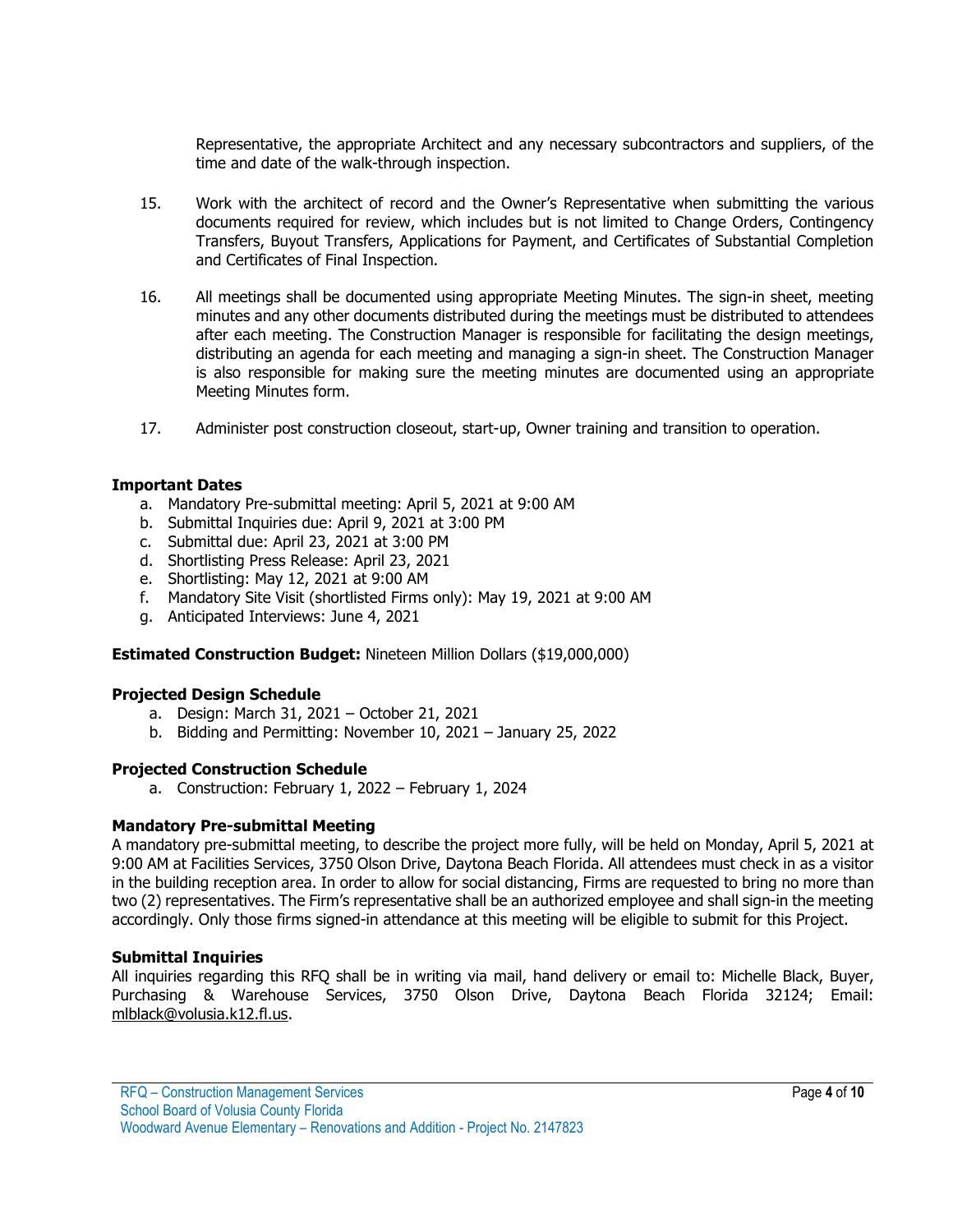All written inquiries must be received no later than 3:00 PM on April 9, 2021. Written inquiries will be provided a written response that shall be made available at: [https://www.vcsedu.org/facilities-design/construction](https://www.vcsedu.org/facilities-design/construction-management-services)[management-services.](https://www.vcsedu.org/facilities-design/construction-management-services)

### **Submittal Opening**

Submittals received by the due date and time will be publicly opened in the District's Purchasing & Warehouse Services department, 3750 Olson Drive, Daytona Beach Florida, on April 23, 2021 at 3:00 PM. To help prevent the spread of COVID-19, the submittal opening will be made publicly available and live streamed via Teleconference on Microsoft Teams (Dial-In: +1-386-868-2669; Conference ID: 434 454 834#).

The recording of the submittal opening shall be exempt from public records requests until such time as the notice of an intended decision is published or until 30 days after opening, whichever occurs earlier.

#### **Firm Selection – Shortlisting**

The shortlisting is scheduled for May 12, 2021 at 9:00 AM at Facilities Services, 3750 Olson Drive, Daytona Beach Florida. A public press release will be published online on April 23, 2021. Access the following link to view the Shortlisting Press Release:<https://www.vcsedu.org/newsroom>

In determining whether a firm is qualified, the School District Selection Committee shall consider the firm's strategy to utilize local businesses, business structure, experience and past performance, proposed project staff and functions, project approach, scheduling methodology, and workload; as well as other supporting factors such as evidence of insurance, financial strength and bonding capability, references and litigation as set forth in the RFQ Submittal Guidelines.

Selection Committee shall have a minimum of 5 members including representatives from Facilities with experience in planning, architecture, site acquisition, construction, building maintenance and operations; a finance representative or designee; and a citizen member. Participation may be extended to include a site administrator or others as deemed appropriate.

All Firms submitting for this RFQ will receive notification via email, to the attention of the person designated by the Firm as contact for the Firm's submittal, of the selection results.

### **Mandatory Site Visit – Shortlisted Firms Only**

A mandatory site visit will be held at Woodward Avenue Elementary, 1201 South Woodward Avenue, DeLand Florida on May 19, 2021 at 9:00 AM with shortlisted firms. All attendees must check in as a visitor in the main office. The Firm's representative shall be an authorized employee and shall sign-in accordingly.

#### **Firm Selection - Interviews**

Interviews, if needed, are anticipated to occur June 4, 2021, at times to be scheduled with the shortlisted Firms. Interview Guidelines shall be distributed to shortlisted Firms at the mandatory site visit.

#### **Attachments**

- 1. Campus Aerial
- 2. Shortlist Rating Sheet (template)
- 3. Construction Management Agreement (draft)<br>4. General Conditions of the Contract (draft)
- General Conditions of the Contract (draft)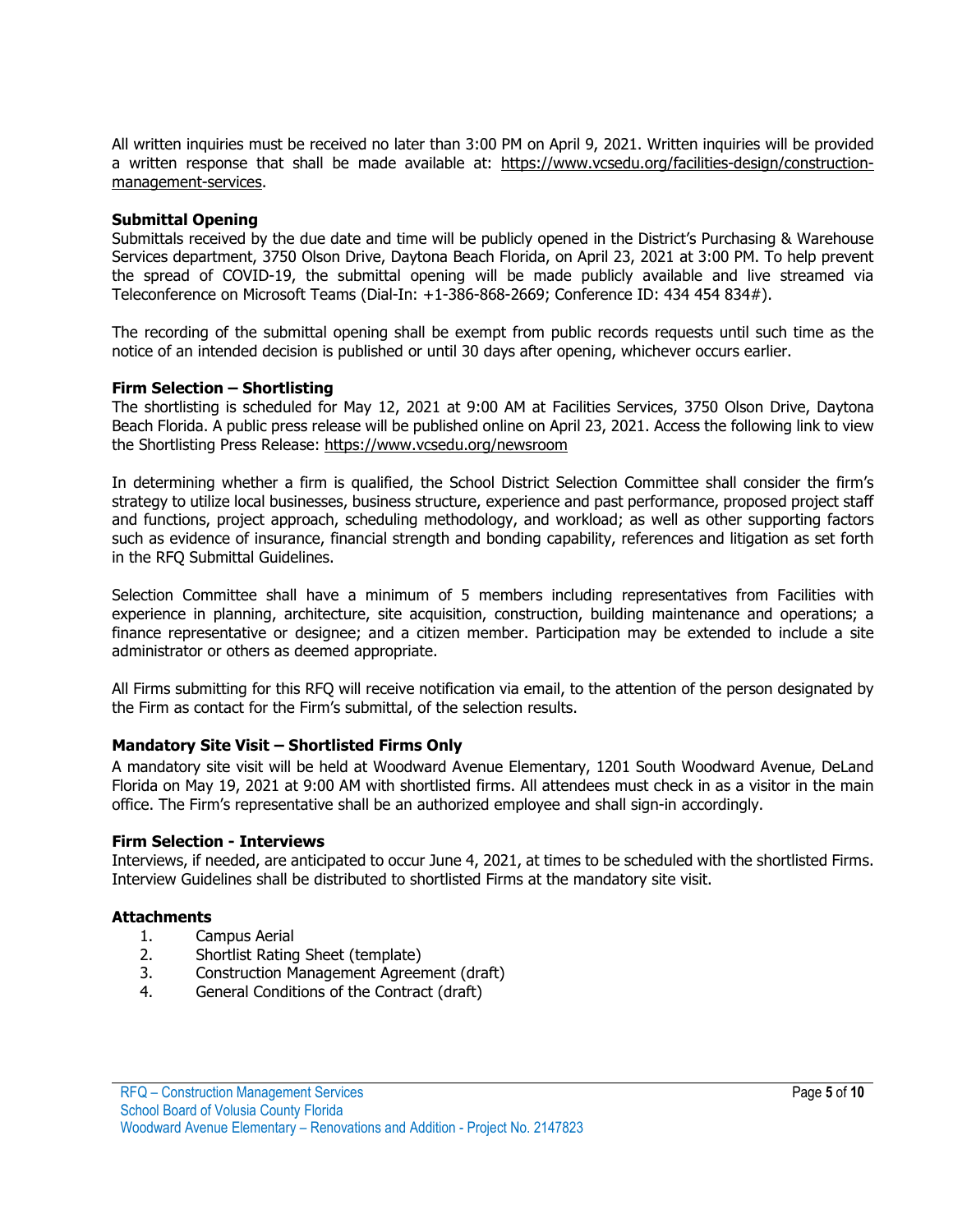# **SUBMITTAL GUIDELINES AND SHORTLISTING RATING CRITERIA**

Submit one (1) original printed and bound submittal and one (1) flash device of the submittal in combined PDF format in the same order as the printed submittal with corresponding bookmarked tabs for navigation.

Submittals are due no later than 3:00 PM on April 23, 2021 and must be clearly labeled indicating the Facility Name, Project Name, Project Number and the name of the submitting firm. Address Submittals to: Michelle Black, Buyer, Purchasing & Warehouse Services, 3750 Olson Drive, Daytona Beach Florida 32124. Selection results shall be published online at: [https://www.vcsedu.org/facilities-design/construction-management](https://www.vcsedu.org/facilities-design/construction-management-services)[services.](https://www.vcsedu.org/facilities-design/construction-management-services)

Qualification Packages will be scored using Adjectival Rating times a weighted value. Adjectival Rating: Unsatisfactory (0), Marginal (1), Satisfactory (2), Good (3) Excellent (4).

### **Tab 1: Letter of Introduction and Table of Contents (non-scored)**

A brief profile of the Firm, including a brief history of the company, location, project team location, corporate structure, ownership interest, and the length of company's existence shall be provided and addressed in a letter to Michelle Black, Buyer, Purchasing & Warehouse Services.

### **Tab 2: Insurance Forms (non-scored)**

Attach evidence of General Liability, Workers' Compensation and Automobile Liability Insurance coverage, or proof of insurability for limits not less than \$2,000,000. If available, a properly completed ACORD Form is preferable.

### **Tab 3: Financial Strength and Bonding Capability (non-scored)**

The Firm's financial capability is to be expressed in a financial statement; audited financial information current within the past twelve months, such as a balance sheet and statement of operations indicating the Firm's resources and the necessary working capital to assure financial stability through the completion of the Project. A certified audit is preferred; however, the Firm's most recent tax return and balance sheet will be accepted. The statement may be labeled Confidential. Disclose any material changes in the business operations of the Firm, including without limitation any pending bankruptcy proceedings, bankruptcies, receiverships, mergers, acquisitions, stock acquisitions or spin-offs that have occurred within the last three (3) years and any material pending or threatened litigation. If appropriate, discuss the impact of these changes on the Firm's financial or managerial ability to perform the noted tasks under this Contract. Provide the name, title, address, email and phone number of the financial officer of the Firm responsible for providing this information.

Attach a letter of intent from a surety company indicating the firm's ability to obtain a bond for projects with a construction cost of \$19,000,000. The surety company must be licensed to do business in the state of Florida and have an A. M. Best rating of "A-" or better.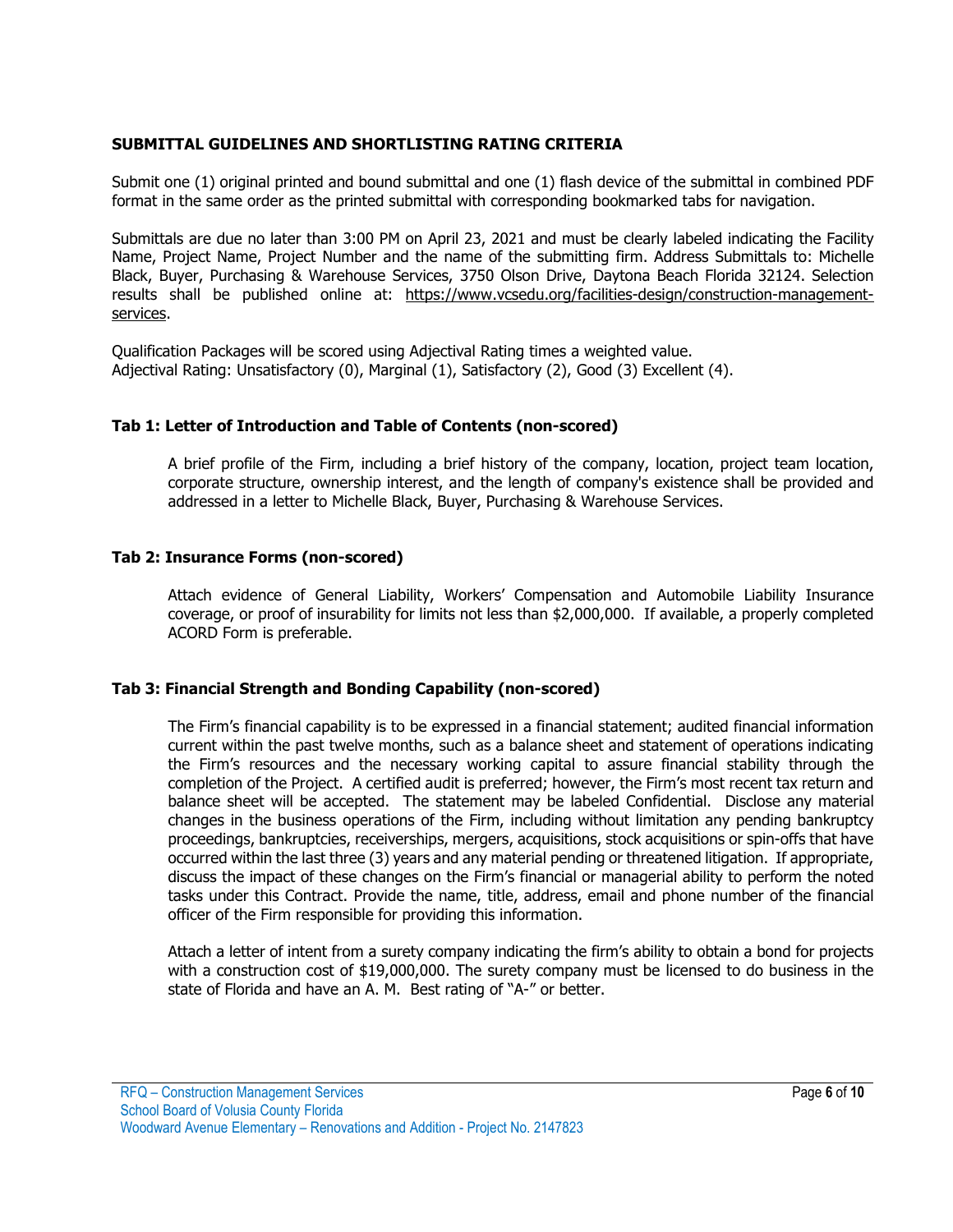# **Tab 4: Firm's Strategy to Utilize Local Businesses (weighted value of 5 points)**

Provide detailed documentation regarding the Firm's strategy to utilize local businesses for past projects. Provide the Firm's strategy to utilize local businesses for future projects; include specific rationale for your decision to utilize or not utilize local businesses as subcontractors or consultants.

## **Tab 5: Business Structure (weighted value of 10 points)**

**Corporation, Joint Venture or Partnership -** Submit a copy of records from the Florida Department of State, Division of Corporations, indicating when the corporation organized. Provide corporate number, date and status of the most recent annual report. Firms submitting as joint venture shall submit a copy of the joint venture agreement. If a joint venture or prime/subcontractor arrangement of two (2) firms, indicate how the Work will be distributed between the partners.

**Time in Business -** Length of time the Firm has been in business under current or any previous name.

**Capabilities -** Size, resources and capabilities of responding entity.

- a. Organizational structure of business entity for this program (partners, associates, consultants, subcontractors, other participation).
- b. Indicate the depth of staff and capabilities from within the organization that can be drawn upon as needed, to include management, professional, technical and support staff.

**Licenses and Certificates** – Attach a copy of the Firm's Business Occupational License and all applicable current State of Florida professional registration license renewals for the Firm's key professional personnel to be used on the Project. Firm shall be properly registered to practice in the State of Florida with the appropriate state board governing the services offered. The Selection Committee may verify the current status with the appropriate state board. Provide copies of current State of Florida Department of Professional Regulation Construction Industry Licensing Board Certificate of Corporate Authorization indicating the (1) License No., (2) Certificate of Authorization date and (3) designation of professional(s) qualifying the corporation to practice as a Construction Firm.

### **Tab 6: Experience and Past Performance (weighted value of 35 points)**

Firms may submit any information they deem appropriate for evaluation of past contracted performance which have/had scope of services similar to the services required for this Project.

Detail the experience the Firm has providing construction management services for K-12 educational facility projects.

List all contracts the Firm has provided/is providing construction management services in the past five (5) years, for which the services provided by the Firm are similar to the Project Description and Scope of Services detailed in this RFQ. The projects shall be sufficiently comparable so that the District's Selection Committee may conclude the Firm is familiar with and capable of handling the Project described herein. Preference will be given to projects dealing with K-12 construction of similar size and scope, and to projects that were required to meet the specific High Performance Criteria detailed in the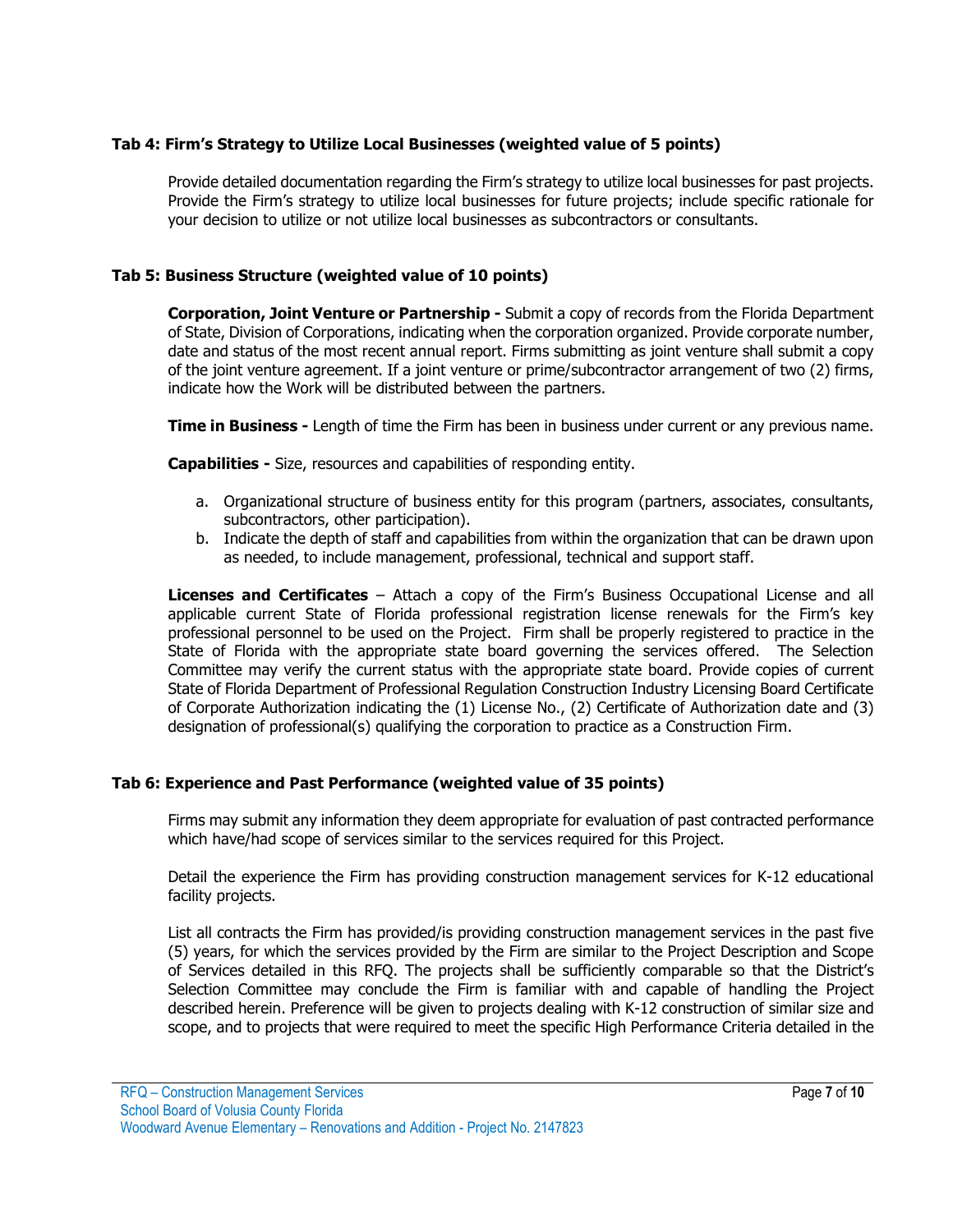Project Description and Scope of Services in this RFQ. List contracts in priority order, with the most relevant contract first. For each of the listed contract provide the following information:

- 1. Contracted name of Owner
- 2. Owner's representative name, address, email and phone number
- 3. Identify the Firm's key professionals assigned to the contract<br>4. Project description and scope of services
- Project description and scope of services
- 5. Construction delivery method<br>6. Relevance to this RFO
- 6. Relevance to this RFQ<br>7. Sustainability certificat
- 7. Sustainability certifications, if any<br>8. High Performance Building certific
- 8. High Performance Building certifications, if any<br>9. Owner's construction budget
- Owner's construction budget
- 10. Negotiated Guaranteed Maximum Price to include all change orders/amendments to the original agreement
- 11. Final construction value and cost per square foot
- 12. Indicate the number of change orders on the project and include the following detail:
	- a. Change order increase or decrease amount
	- b. Reason for change order (Owner Requested Changes, Unforeseen Conditions, Design Changes or Building Code Requirements)
- 13. Contracted substantial and final completion dates<br>14. Actual substantial and final completion dates (If t
- Actual substantial and final completion dates (If the project is not complete, indicate the percent complete and whether or not it is on schedule)

# **Tab 7: Proposed Project Staff and Functions (weighted value of 30 points)**

Firm shall express the general and specific project related experience and capability of in-house staff and their functions as they relate to the Project Description, Scope of Services and High Performance Criteria detailed in this RFQ.

Provide a detailed organization chart describing your proposed organizational structure for this Project, indicating key personnel and their relationship to this Project and other team members.

Firm shall name the proposed staff to be assigned to the Project. Describe their job skills, education, training and experience. Portray the role and function of each within the organization. Staff proposed for this Project should be present for interview.

Firm shall provide resumes for all professional staff assigned to the Project. This is the Firm's opportunity to share with the committee the capabilities of the Firm and assigned staff; Include appropriate construction project related detail in the submittal. An example of such detail is listed below.

- 1. Name and title
- 2. Job assignment for other projects
- 3. Number of years with this Firm
- 4. Number of years with other Firms
- 5. Project experience (type of project, dollar value, square footage, etc.)
- 6. Education
- 7. Active registrations and certifications
- 8. Other experience and qualifications that are relevant to this Project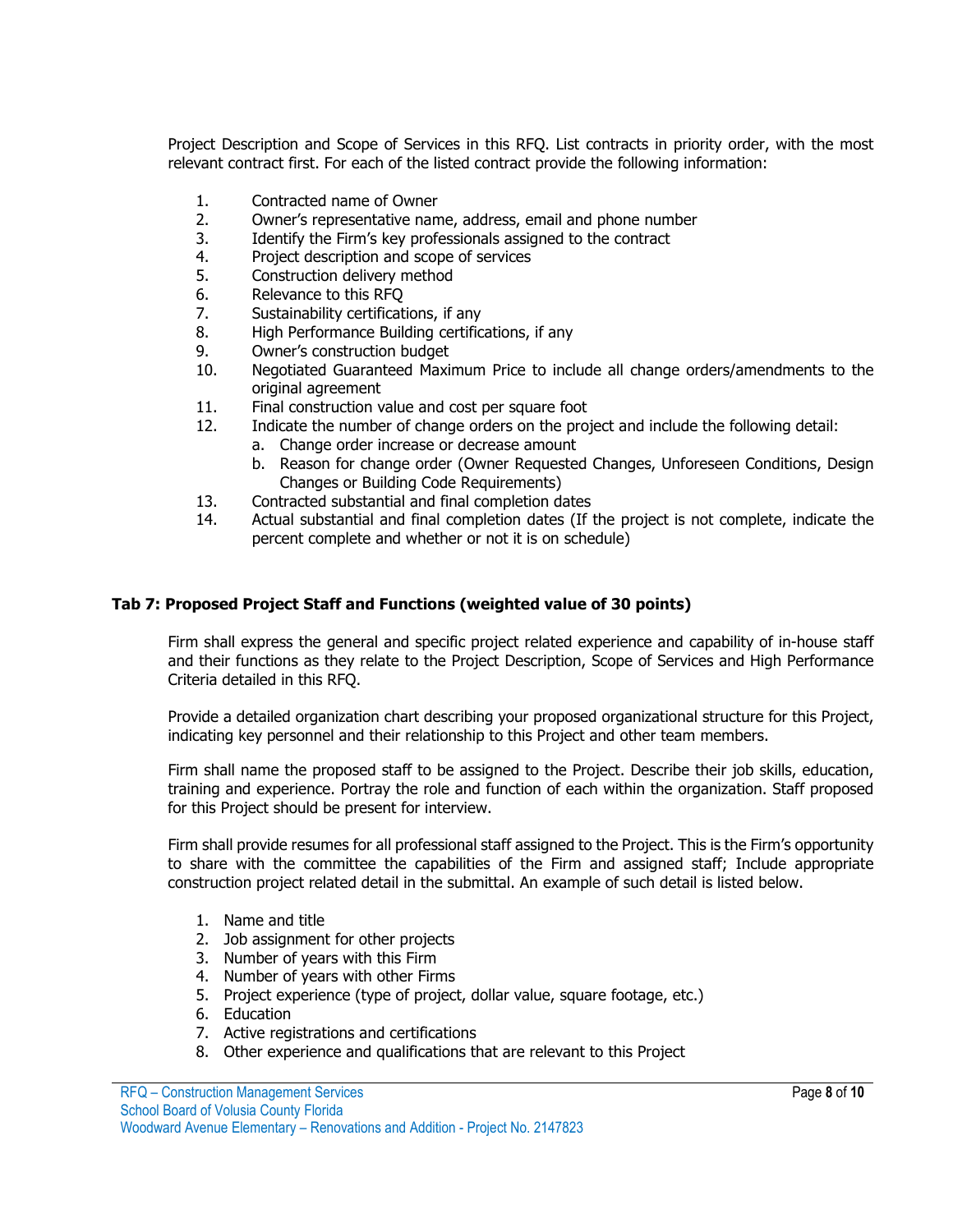If a joint venture, or prime subcontractor arrangement of two (or more) firms, the Firm must indicate how the work shall be distributed between the associated firms. Describe how the organizational structure will ensure orderly communications, distribution of information, effective coordination of activities and accountability.

Provide the supporting office location(s), address(es), email(s) and telephone number(s).

### **Tab 8: Project Approach (weighted value of 15 points)**

Explain the Firm's approach to project management to include, but not be limited to quality assurance, cost control, and reporting to the Owner's Representative.

- 1. Present a plan setting forth the approach and program for implementing and carrying-out construction management services to include information management systems, document control, records management, procurement of equipment and supplies, stimulating bidding by and engagement of local trade contractors, project status reporting and project administrative services.
- 2. Describe the safety program, safety record, and safety litigation record as a contractor and/or construction manager.
- 3. Describe how the proposed organizational structure will ensure orderly communications, distribution of information, effective coordination of activities and accountability.
- 4. Detail understanding of the Project Description, Scope of Services, High Performance Criteria and the Projected Project Schedule in effort to ensure the success of the Project.

#### **Tab 9: Scheduling Methodology (weighted value of 15 points)**

Firm's demonstration of a coherent and specific plan for completing this Project within the project parameters, documenting the services to be provided and showing the interrelationship of all parties. Firm shall describe the scheduling methods, approach and plan for implementing construction management services and a program for construction quality assurance and schedule adherence.

For three of the projects listed in **Tab 6, Experience and Past Performance,** Firm shall draw parallels between these projects and this Project in the following areas:

- 1. Describe how project schedules are developed and maintained and provide specific examples of scheduling challenges and how they were resolved.
- 2. Describe the types of records, reports, monitoring systems and information management systems that they use in the management of each project. Provide examples of each report used.
- 3. Describe the way quality control is maintained during the preconstruction and construction phases of the project. Provide specific examples of how these techniques were used.